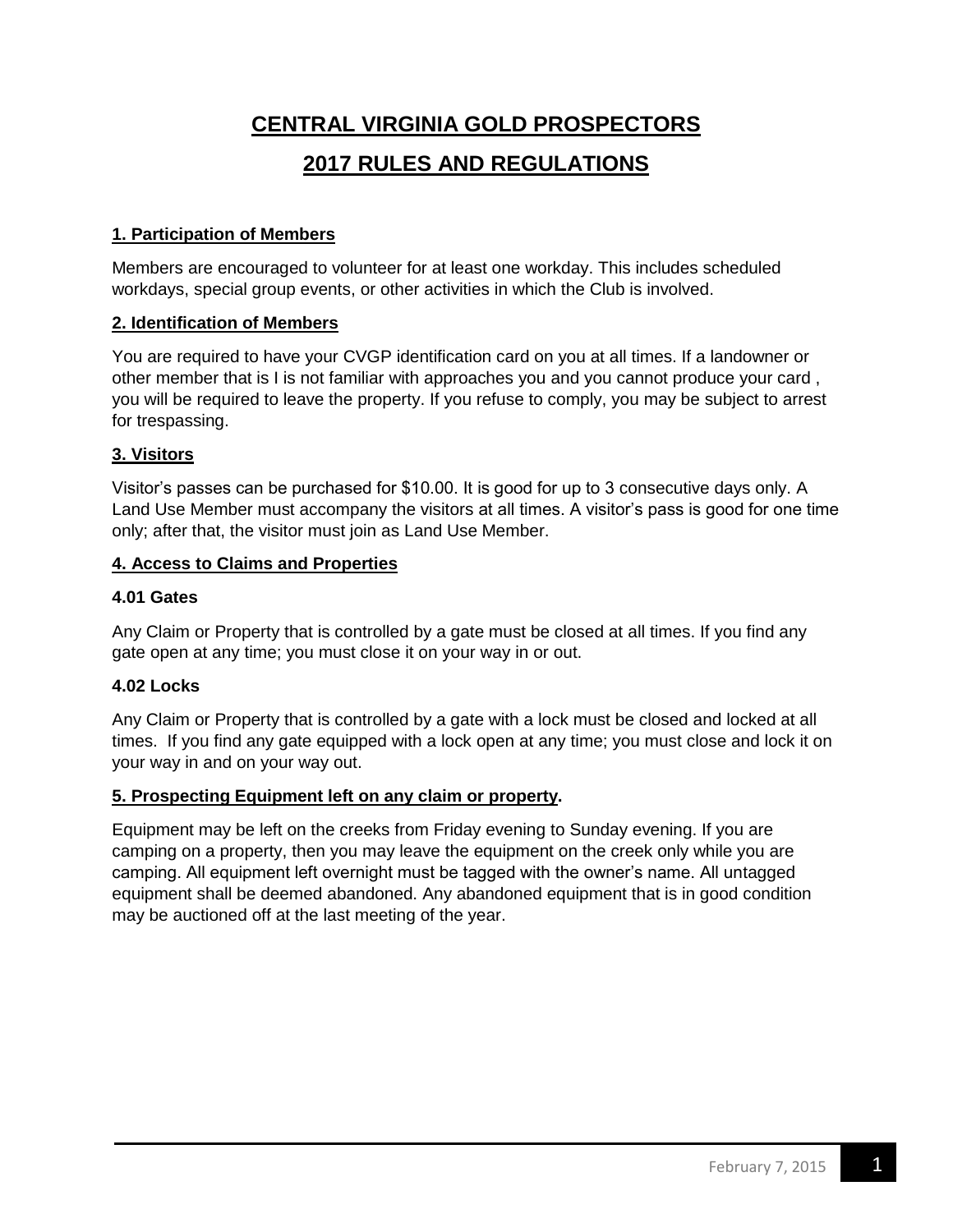## **6. Camping**

Camping is allowed on all of the leased properties; per the requirements of each of the landowners. The maximum stay is 8 days. At the end of the 8th day, you must remove your camping equipment from that property for 1 week. However, you are allowed to relocate you camping to another property (this does not mean you can relocate your camping equipment to another spot on the same property). You must stay with your campsite at all times (other than to go prospecting or to the store for supplies). No sites can be used for storage at any time. If you depart the property for any reason, i.e. go home; you must take your equipment with you.

If you bring a self-contained camper on the property for use, you are not allowed to dump any gray or black water on the land or streams of any properties.

You may clear small brush for your campsite. You however, not allowed to cut any trees in any camping areas.

## **{7. Fires}**

No open fires are permitted on any of the leased properties. You must use a grill or manufactured fire container at all times. All ashes and other burned debris must be taken out with you when you leave.

Do not leave any fire unattended. You are also required to have a "Fire Bucket" (a 5-gallon bucket filled with water) on site at all times while you have a fire lit.

## **8. Fire Works**

## **NO FIREWORKS OF ANY TYPE OR KIND ARE ALLOWED AT ANY TIME ON ANY CVGP LEASED PROPERITES**.

## **9. Trash**

Do not leave any trash on any of the properties. That includes cigarette butts also. If you see trash, please pick it up and carry it out with you.

## **10. Firearms**

No hunting is permitted on any of the leased properties. You may carry a firearm for your protection only. Carrying a firearm must also be in compliance with Commonwealth of Virginia Firearms Code. No firearms will be allowed at or during business meetings or other Club activities, especially when the public is around.

## **Absolutely no target practice is permitted on the Claims/Properties**.